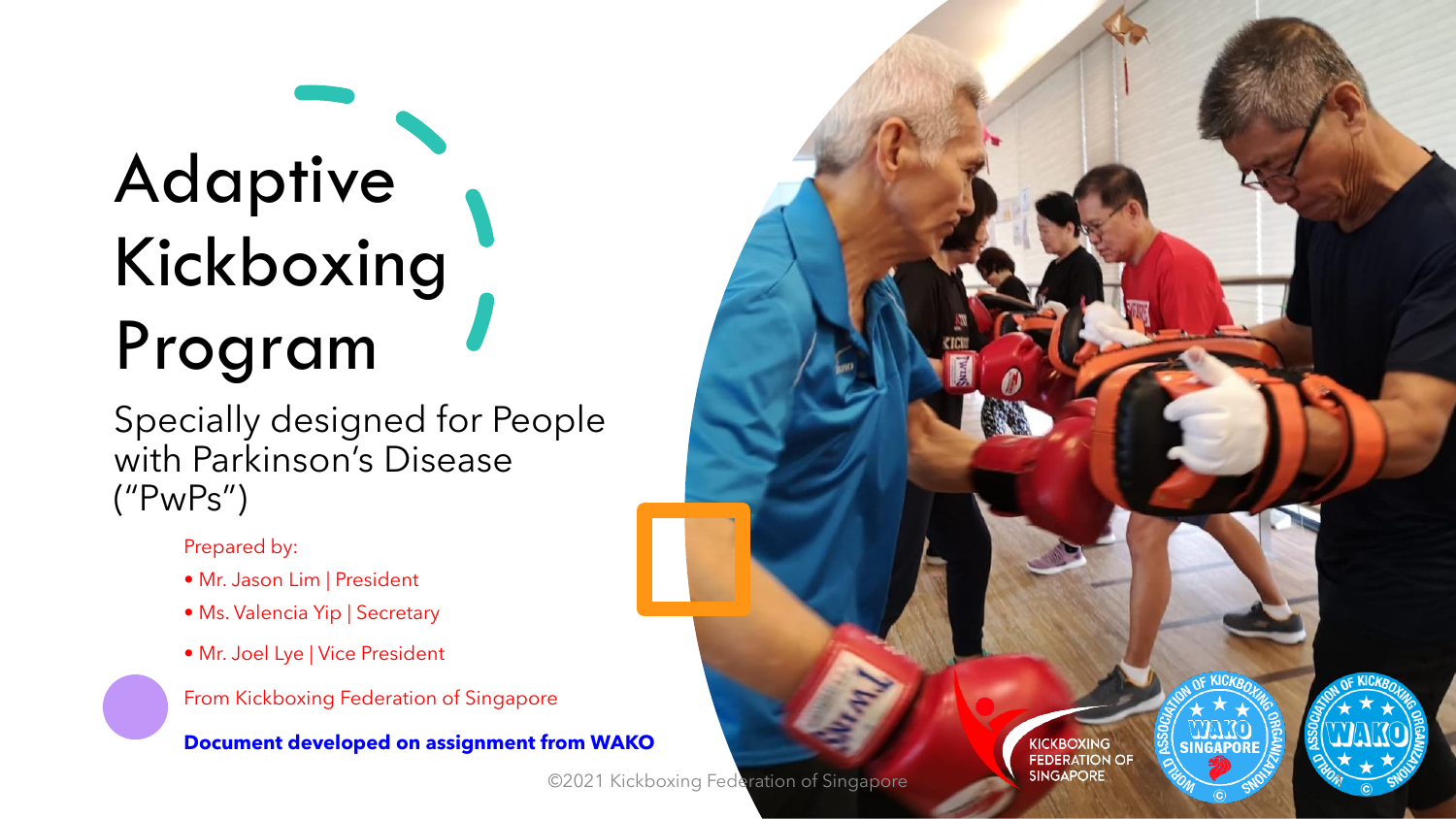## Table of Contents

|                                                                  | Page No. |
|------------------------------------------------------------------|----------|
|                                                                  | 3        |
| Case Study: Success in Singapore ------------------------------- | 4        |
| How to Approach Parkinson Organisation ---------------------     | 5        |
| How to Prepare Coach, Training & Exercise Program -------        | 6        |
| What Knowledge is Important? ---------------------------------   | 7        |
|                                                                  | 8        |
|                                                                  | 9        |
|                                                                  | 10       |
|                                                                  |          |

EDERATION OF CO2021 Kickboxing Federation of Singapore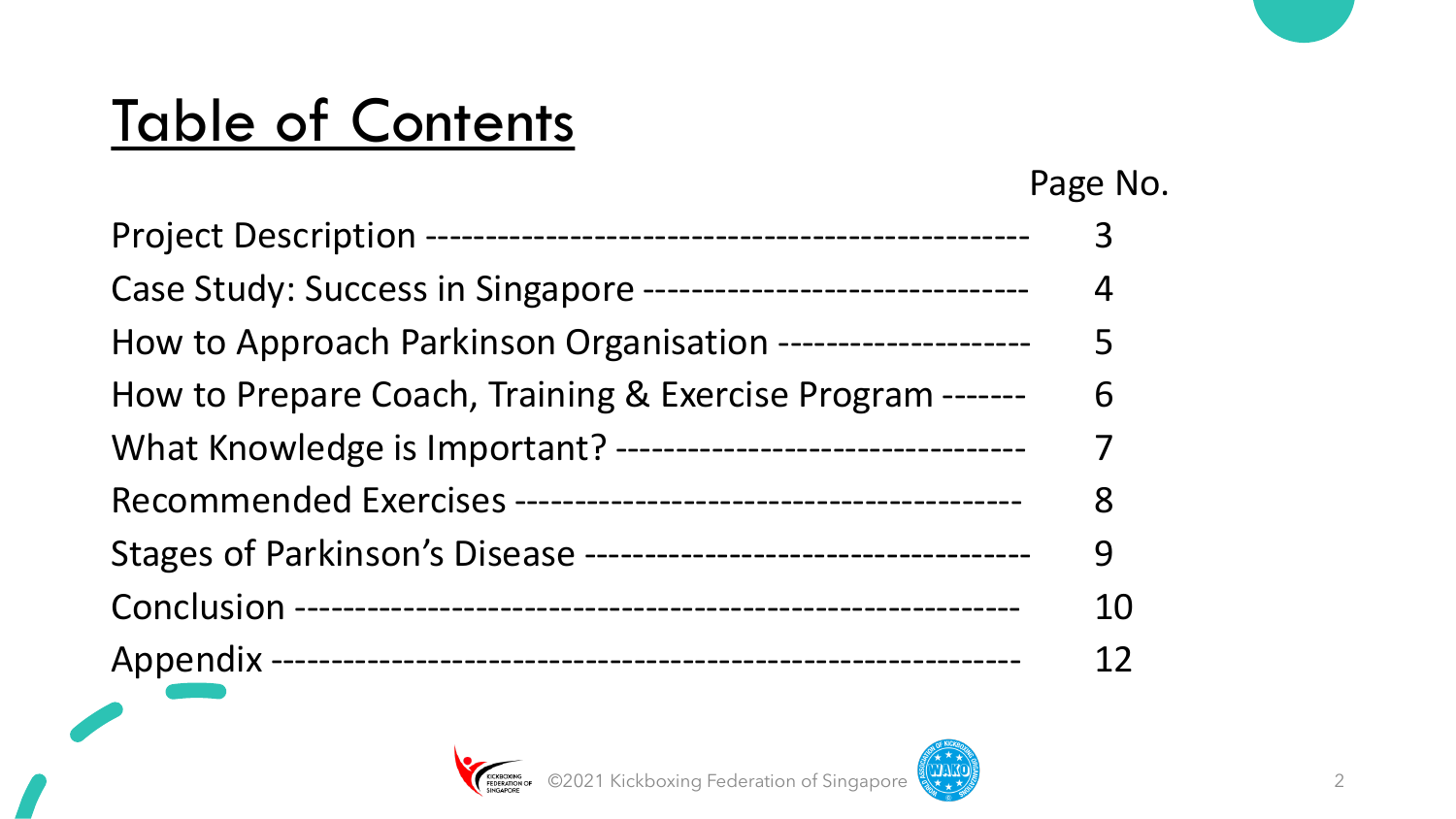## Project Description

- The **Adaptive Kickboxing Program** ("AKP") was conceptualised by Active Red, a pioneer affiliate member club of Kickboxing Federation of Singapore.
- The program is specially designed for People with Parkinson's Disease (PwPs), empowering them with Kickboxing to improve their overall fitness, emotional well-being and quality of life.



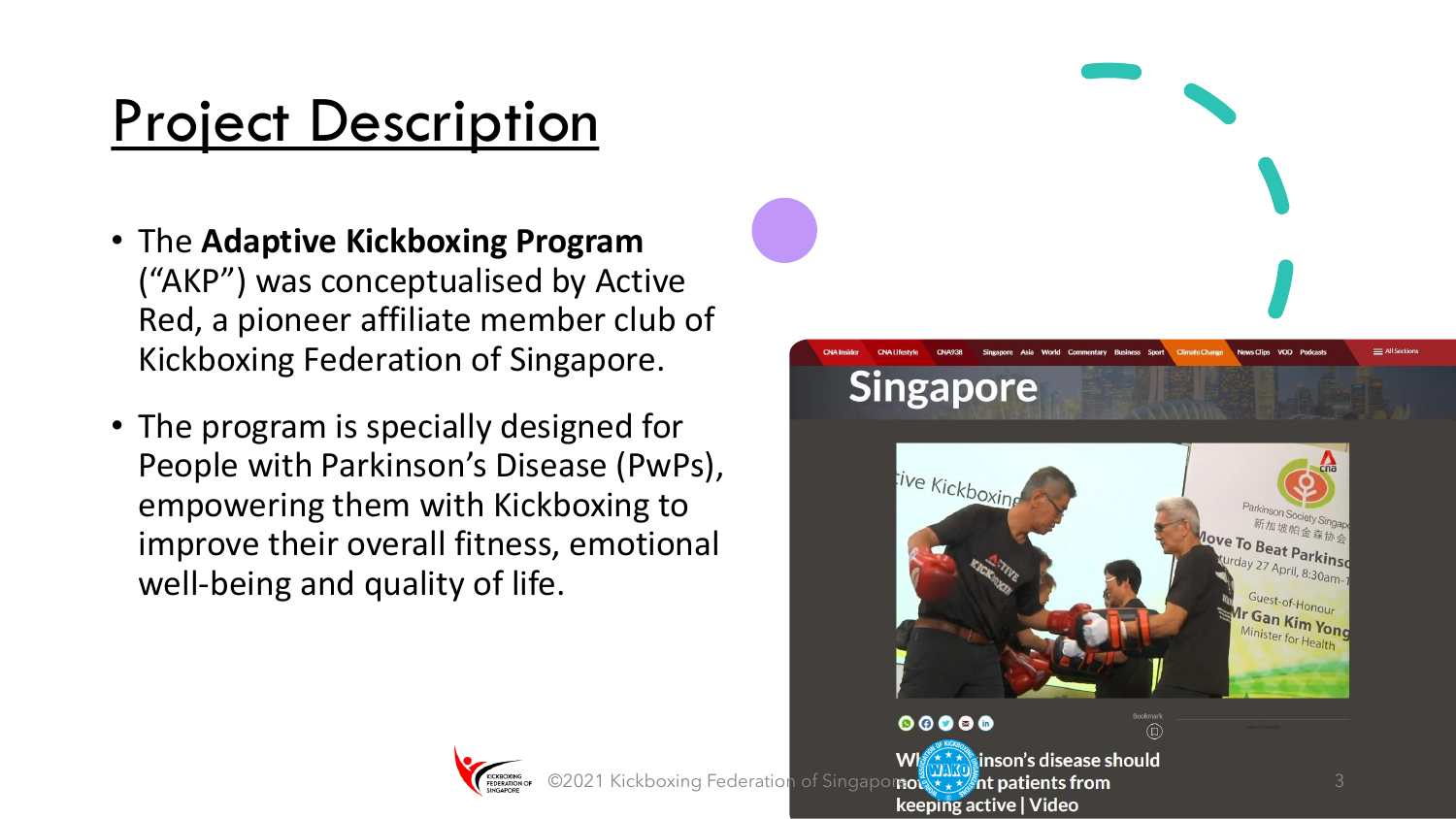# Case Study: Success in Singapore

- Kickboxing Federation of Singapore implemented the Adaptive Kickboxing Program ("AKP") in 2016.'
- It has since successfully reached over **100 People with Parkinson's** ("PwPs").
- The program has since expanded to 3 classes weekly, training 30 PwPs on a regular basis.
- The adaptive kickboxers have seen tremendous physical improvement in their fitness, stability but most importantly, friendships lasting a lifetime.

*More details on local media coverage found in Appendix 1 (attached at the end of the deck)*



**Active Kickboxir** 

Mr Gan Kim Yon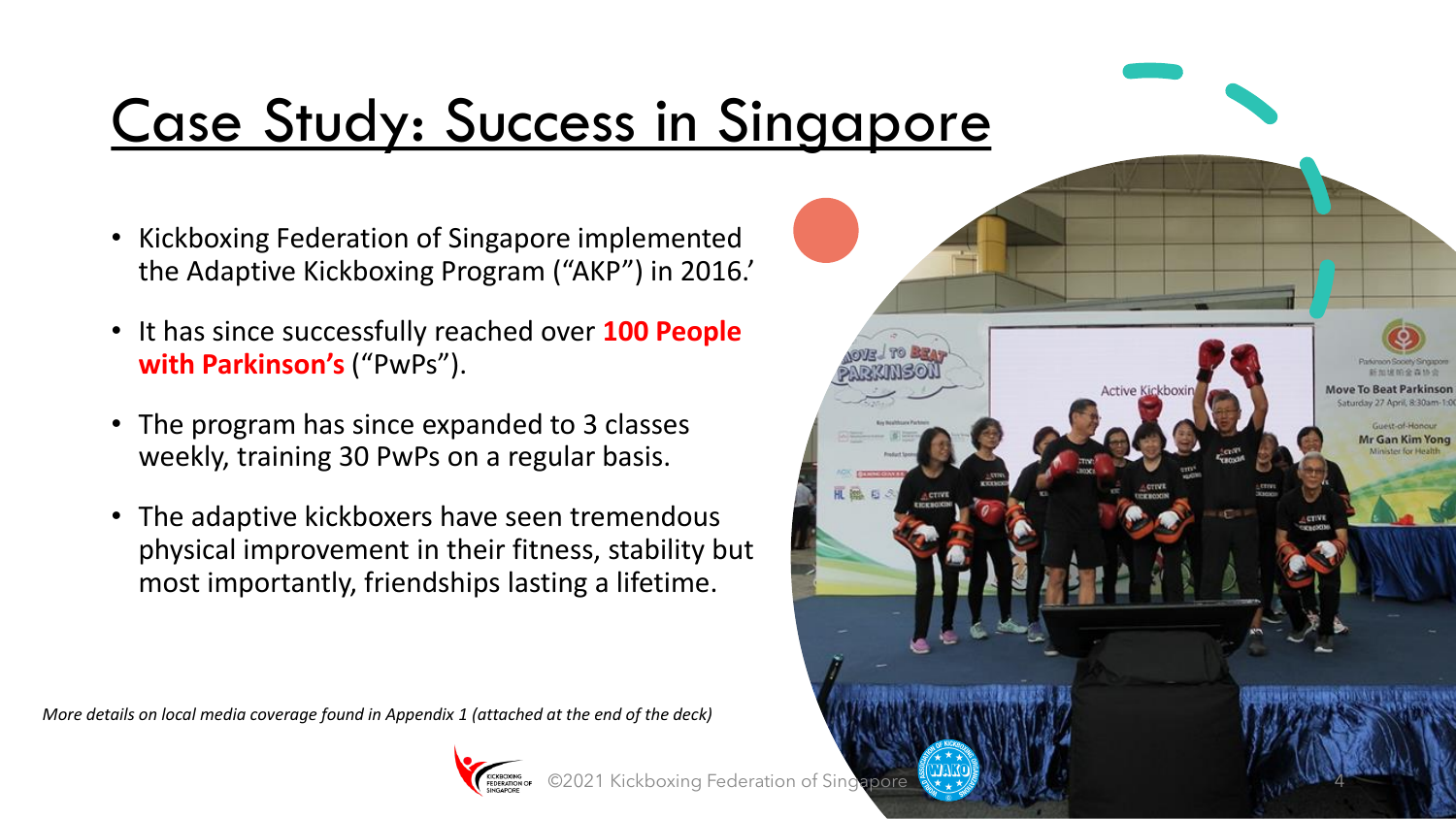### How To Approach Parkinson Organization





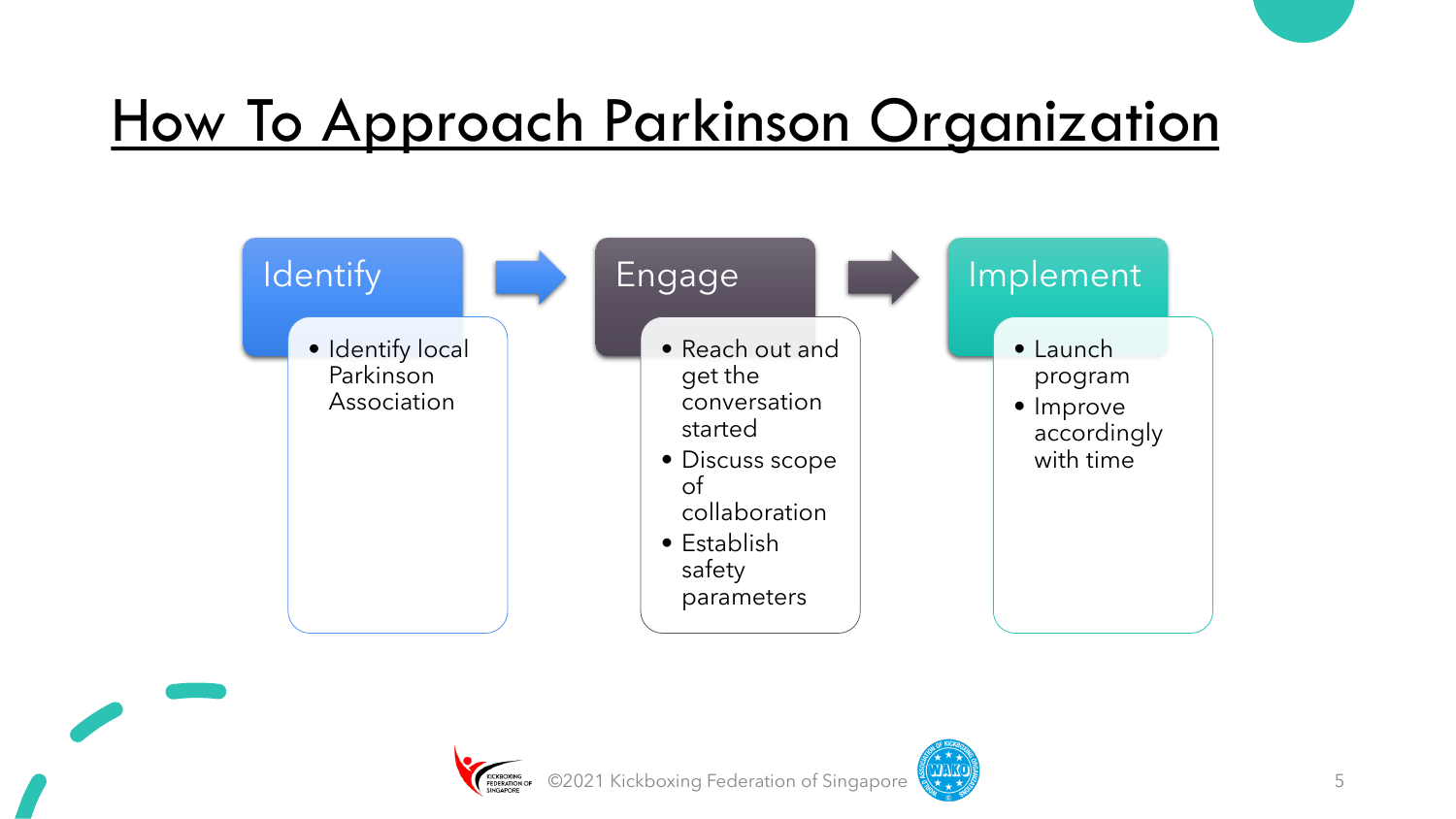# How To Prepare Coaches, Training Methods &

### Exercise Programming

#### **Coaches**

- Certified / Licensed Coach
- First Aid, CPR and AED **Trained**
- Have at least 1 year experience training special population (stroke patients, handicapped athletes, etc.)

#### **Training Methods**

- Bodyweight training
- Flexibility training
- Balance training
- Basic Kickboxing techniques
- Weight training (6 months after)

#### **Exercise Programming**

- To start, 6 months of basic fitness Kickboxing training
- In addition, add bodyweight training (e.g. bodyweight squats, jumping jacks, etc.)
- Incorporate balance exercises (e.g. single leg stand, bosu ball, etc.)
- After 6 months, you may progress to the next level (e.g. from Beginner to Intermediate)

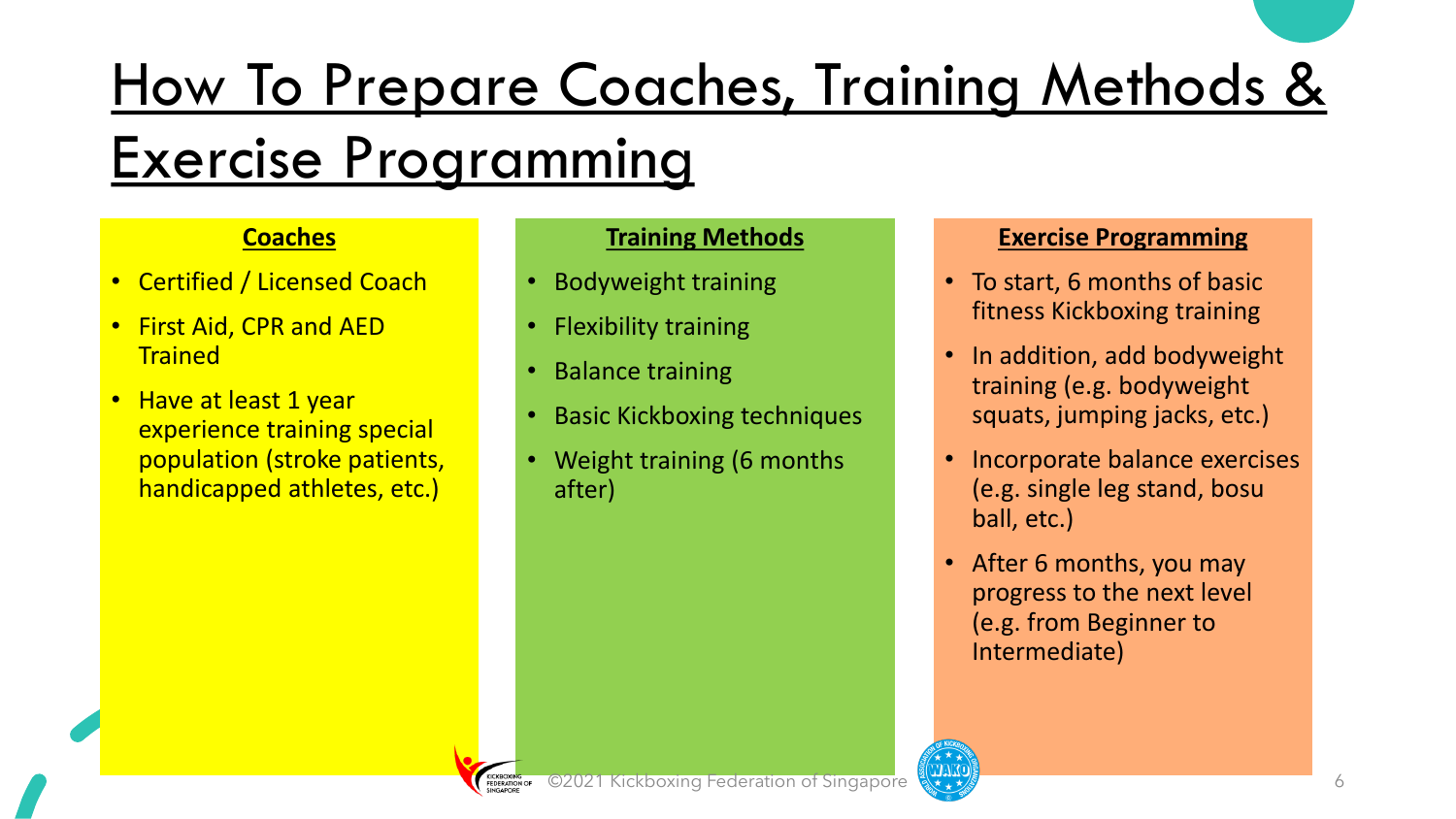## What Knowledge is Important?

### *(for this category of patients)*

| S/N            | <b>General Symptom</b>                           | <b>Risk Level</b> | <b>What is it about?</b>                                                                                                        | <b>How to manage?</b>                                                                                   |  |
|----------------|--------------------------------------------------|-------------------|---------------------------------------------------------------------------------------------------------------------------------|---------------------------------------------------------------------------------------------------------|--|
| $\mathbf{1}$   | Stiff muscles / Rigidity<br>(stiffness)          | Low               | Parkinson's causes stiffening of<br>$\bullet$<br>the muscles and joints.                                                        | Important to know how to loosen<br>stiffness                                                            |  |
| $\overline{2}$ | Hand or Leg Tremors                              | Low               | Hands or feet shaking<br>$\bullet$<br>uncontrollably                                                                            | Usually with medication<br>Generally not life-threatening                                               |  |
| $\overline{3}$ | <b>Bradykinesia</b><br>(Slowness of<br>movement) | <b>Medium</b>     | Patient moving slowly (hands,<br>$\bullet$<br>leg, or entire body)                                                              | Patient exhibiting this symptom may be<br>$\bullet$<br>unable to keep up with the general class<br>pace |  |
| $\overline{4}$ | Impaired balance and<br>co-ordination            | <b>High</b>       | Patient may be unsteady while<br>$\bullet$<br>standing<br>Patient may lose balance or fall<br>$\bullet$<br>(which may be fatal) | Important to know how to prevent injury<br>and administer first aid to deal with<br>injuries            |  |
| 5              | Freezing                                         | <b>High</b>       | Patient may freeze suddenly,<br>$\bullet$<br>unable to move                                                                     | Important to know how to manage a<br>patient who has "frozen" and aid their<br>recovery                 |  |
|                |                                                  |                   | ©2021 Kickboxing Federation of Singapore                                                                                        | (e.g. immediately place chair behind<br>them and slowly bring them to sit)                              |  |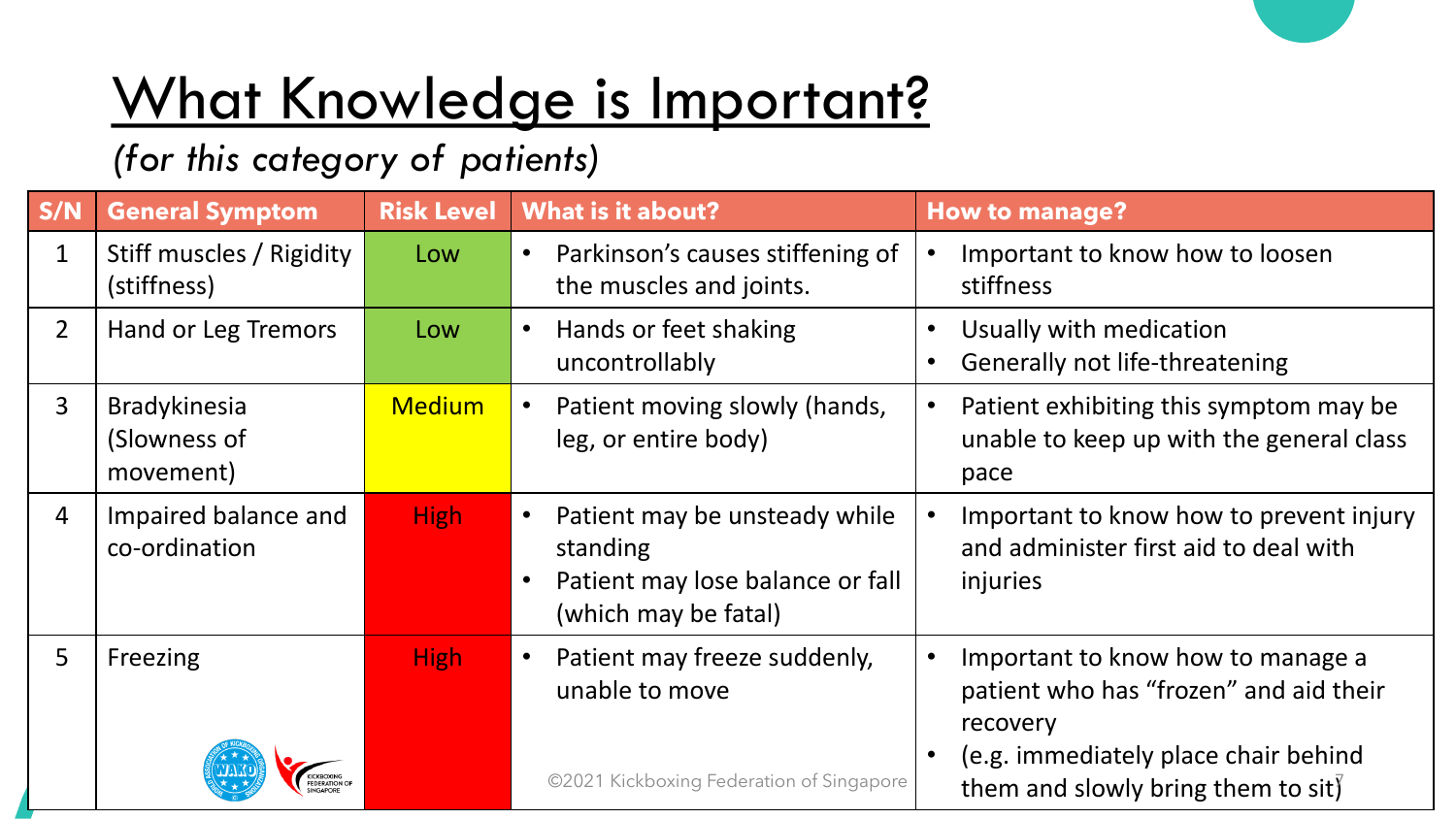### Recommended Exercises – To get started

| S/N            | <b>Exercise</b>                   | <b>Image Reference</b>     | For which body part?                                                            | How is it helpful?                                                                                                                                                                                                          |
|----------------|-----------------------------------|----------------------------|---------------------------------------------------------------------------------|-----------------------------------------------------------------------------------------------------------------------------------------------------------------------------------------------------------------------------|
|                | <b>Jumping jacks</b>              |                            | <b>Overall</b>                                                                  | Low-impact exercise to build cardiac fitness and boost<br>heart health.                                                                                                                                                     |
| $\overline{2}$ | <b>High knees</b>                 |                            | <b>Overall</b>                                                                  | Low-impact exercise to build cardiac fitness, improve<br>balance and co-ordination.                                                                                                                                         |
| 3              | Lateral raise<br>(shoulder raise) |                            | <b>Shoulders</b><br>(part of upper body)                                        | Strengthen muscles linked to upper body strength and<br>endurance.                                                                                                                                                          |
| 4              | <b>Seated dips</b>                |                            | <b>Arms</b><br>(triceps, part of upper body)                                    | Strengthen muscles linked to upper body strength and<br>endurance.                                                                                                                                                          |
| 5              | <b>Squats</b>                     |                            | Lower body                                                                      | Strengthen core, leg muscles and improve balance.                                                                                                                                                                           |
| 6              | <b>Standing Side</b><br>leg lift  |                            | <b>Gluteus Maximus</b><br>(part of butt, lower body)                            | Strengthen muscles associated with single-leg balance<br>and stability.                                                                                                                                                     |
| $\overline{7}$ | <b>Standing calf</b><br>raise     | FEDERATION OF<br>SINGAPORE | <b>Calf</b><br>(part of lower body)<br>©2021 Kickboxing Federation of Singapore | Strengthen calf muscles, which are important for stability<br>and feet proprioception (ability to sense weight and<br>sensation with feet, which may be absent in People with<br>Parkinson's Disease)<br><b>TAKO</b><br>診★★ |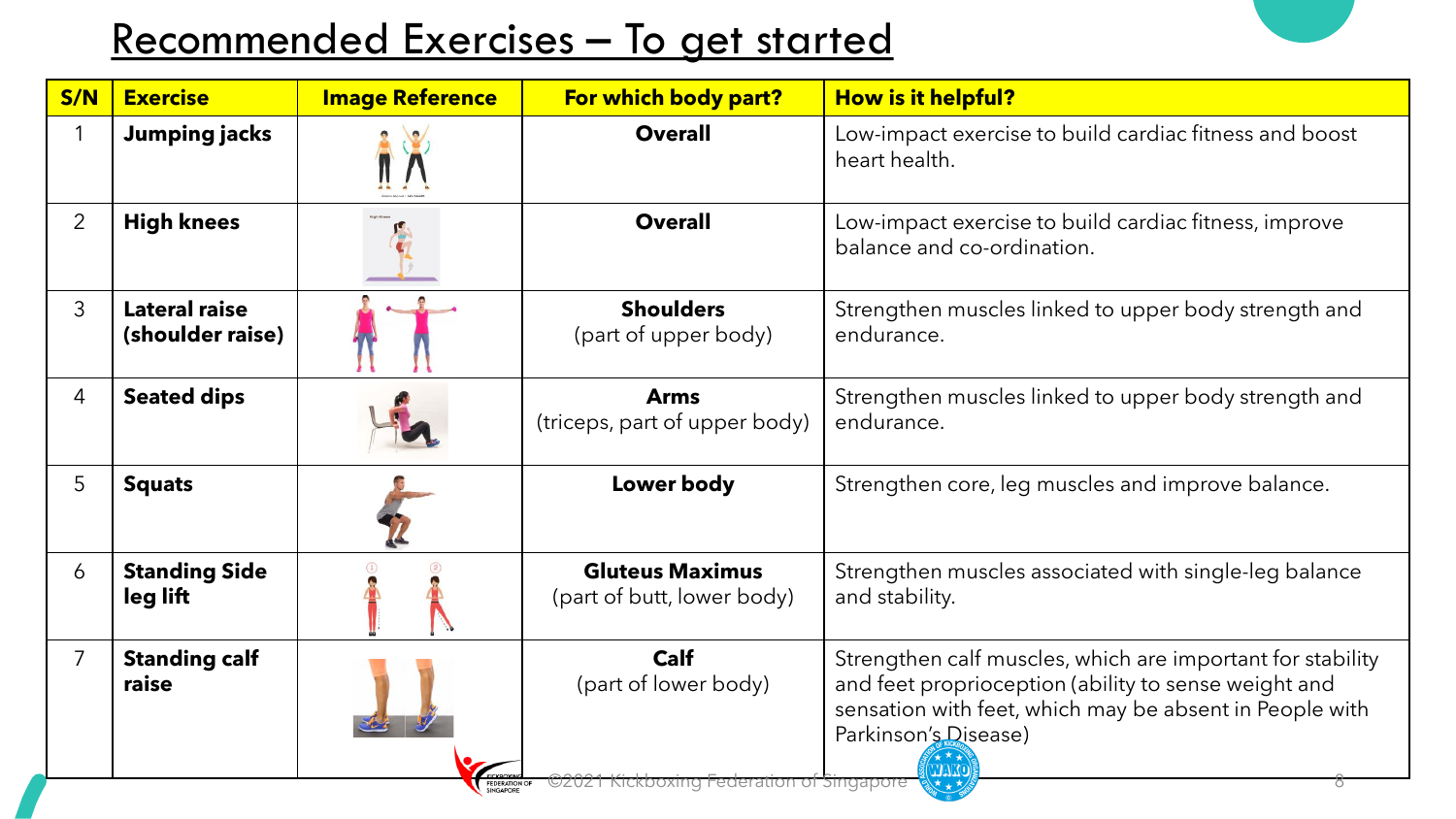## Stages of Parkinson's Disease

|                                           | <b>Early PD</b>                                                                                                                                         |                                                                                                                                                                    | Mid-stage PD                                                                                                                                                                        | <b>Advanced PD</b>                                                                                                                                                                                |                                                                                                                                                       |
|-------------------------------------------|---------------------------------------------------------------------------------------------------------------------------------------------------------|--------------------------------------------------------------------------------------------------------------------------------------------------------------------|-------------------------------------------------------------------------------------------------------------------------------------------------------------------------------------|---------------------------------------------------------------------------------------------------------------------------------------------------------------------------------------------------|-------------------------------------------------------------------------------------------------------------------------------------------------------|
| Stage of<br>Parkinson's<br><b>Disease</b> |                                                                                                                                                         | 2                                                                                                                                                                  | 3                                                                                                                                                                                   | 4                                                                                                                                                                                                 | 5                                                                                                                                                     |
| <b>Severity of</b><br><b>Symptoms</b>     | <b>MILD</b><br>Symptoms of<br>PD are mild<br>and only seen<br>on one side of<br>the body<br><i>(unilateral</i><br>involvement)                          | <b>MILD</b><br>Symptoms of<br>PD on both<br>sides of the<br>body (bilateral<br>involvement) or<br>at the midline                                                   | <b>MODERATE</b><br>Symptoms<br>of PD are<br>characterized<br>by loss of<br>balance and<br>slowness of<br>movement                                                                   | <b>SEVERE</b><br>Symptoms<br>of PD are<br>severely<br>disabling                                                                                                                                   | <b>SEVERE</b><br>Symptoms of<br>PD are severe<br>and are<br>characterized<br>by an inability<br>to rise                                               |
|                                           | <b>SYMPTOMS</b><br>Tremor of one<br>hand<br>Rigidity<br><b>Clumsy Leg</b><br>One side of the<br>face may be<br>affected,<br>impacting the<br>expression | <b>SYMPTOMS</b><br>Loss of facial<br>expression on<br>both sides<br>Decreased<br>blinking<br>Speech<br>abnormalities<br>Rigidity of the<br>muscles in the<br>trunk | <b>SYMPTOMS</b><br><b>Balance</b> is<br>compromised<br>Inability to<br>make the rapid,<br>automatic and<br>involuntary<br>adjustments<br>All other<br>symptoms of<br>PD are present | <b>SYMPTOMS</b><br>Patients may<br>be able to walk<br>and stand<br>unassisted, but<br>they are<br>noticeably<br>incapacitated<br>Patient is<br>unable to live<br>an independent<br>life and needs | <b>SYMPTOMS</b><br>Patients fall<br>when standing<br>or turning<br>May freeze or<br>stumble when<br>walking<br><b>Hallucinations</b><br>or delusions. |
|                                           |                                                                                                                                                         |                                                                                                                                                                    |                                                                                                                                                                                     | assistance                                                                                                                                                                                        |                                                                                                                                                       |



ParkinsonsDisease.net / Stages of Parkinson's Disease

Source:<https://parkinsonsdisease.net/basics/stages/>



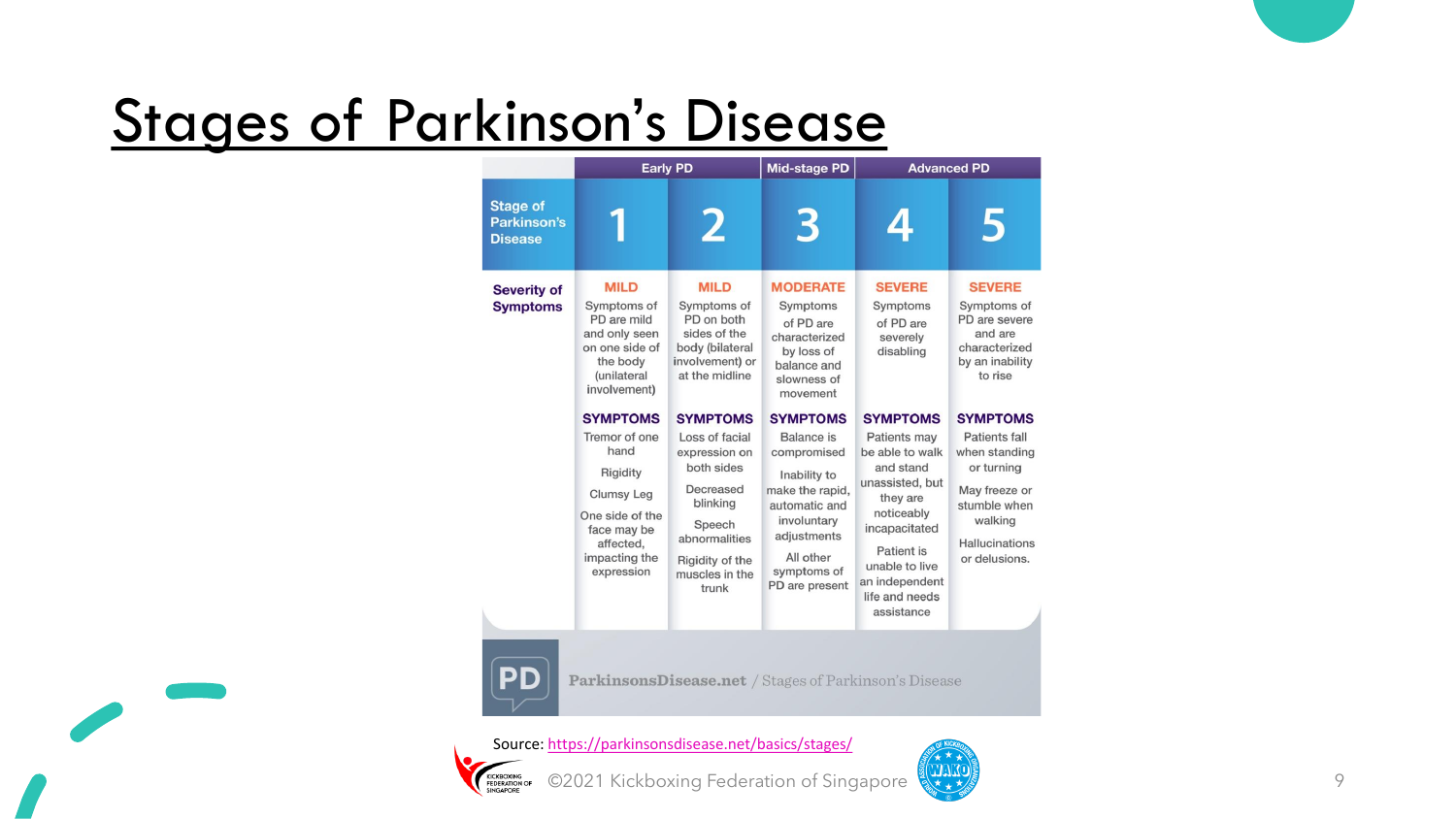### Conclusion

- We can help the special population (especially PwPs) lead healthier and happier lives through our beautiful sport.
- This means creating unique opportunities for them and creating access to our sport.
- Let us strive together as one WAKO family and create a positive impact for our community, starting with the People with Parkinson's Disease

### **#OneWAKO #OneChampion**





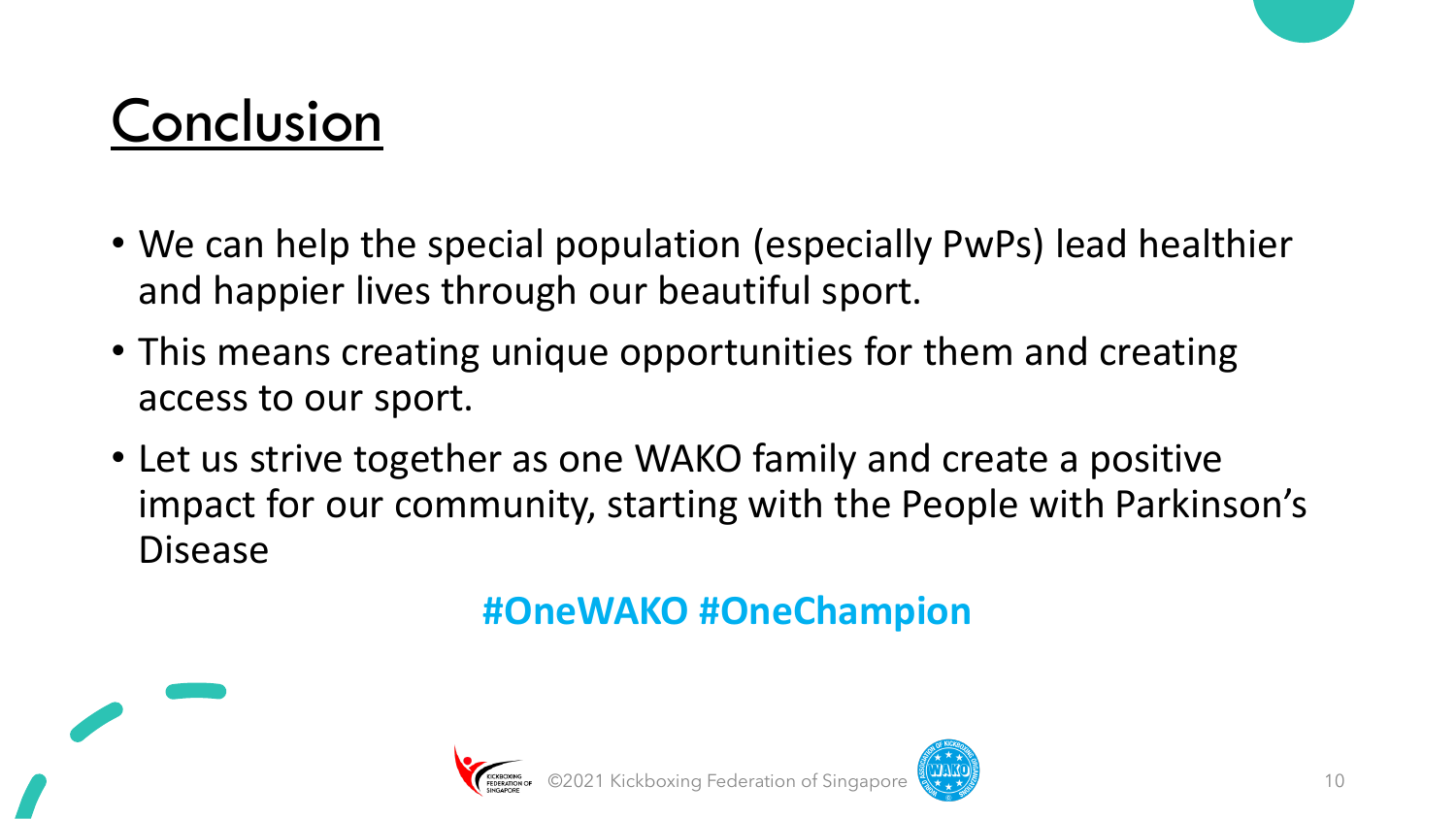# END